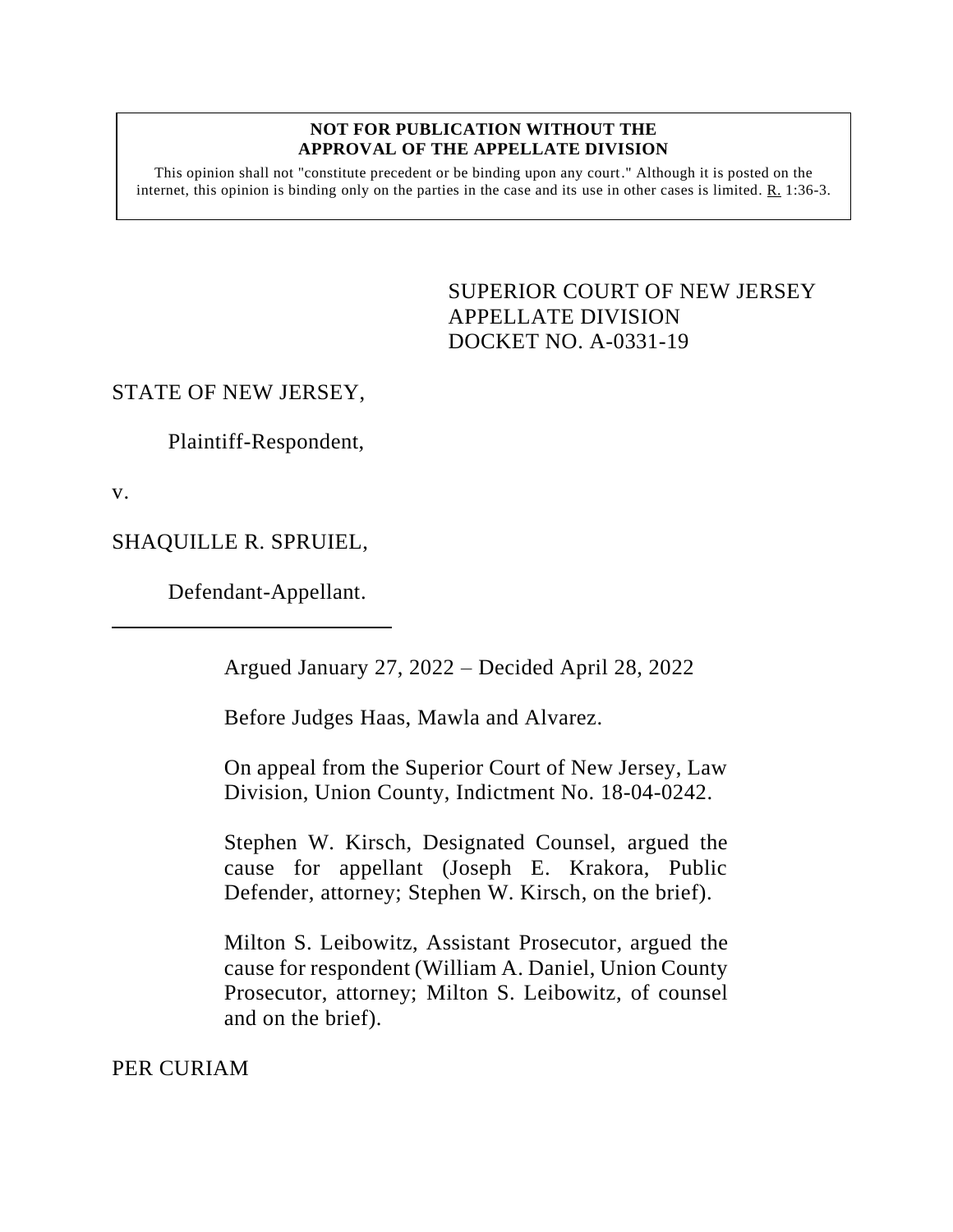Tried by a jury, defendant Shaquille R. Spruiel was convicted<sup>1</sup> of firstdegree murder, N.J.S.A.  $2C:11-3(a)(1)$ , first-degree conspiracy to commit murder, N.J.S.A. 2C:5-2(a)(1), second-degree possession of a weapon for an unlawful purpose, N.J.S.A.  $2C:39-4(a)(1)$ , and second-degree unlawful possession of a weapon, N.J.S.A. 2C:39-5(b)(1). On August 9, 2019, the trial judge sentenced defendant to forty-eight years imprisonment subject to eightyfive percent parole ineligibility in accord with the No Early Release Act (NERA), N.J.S.A. 2C:43-7.2. Despite initially agreeing that merger of at least some charges was appropriate, the judge separately imposed concurrent terms of imprisonment on all offenses. Defendant appeals, and we affirm, except we remand for the trial judge to revisit the issue of merger.

The following is drawn from the trial record. On May 25, 2016, a pale Nissan four-door sedan variously described by witnesses as gray, champagne, or tan, stopped at an intersection in front of an apartment complex. Police eventually identified the car, captured on at least one security video, as belonging to Tazhane Orders, defendant's girlfriend at the time, who had lent the vehicle to defendant. The film depicts a man getting out of the car and

<sup>1</sup> Defendant was tried with his co-defendant Francis E. Lockley, who was similarly charged but acquitted of all counts.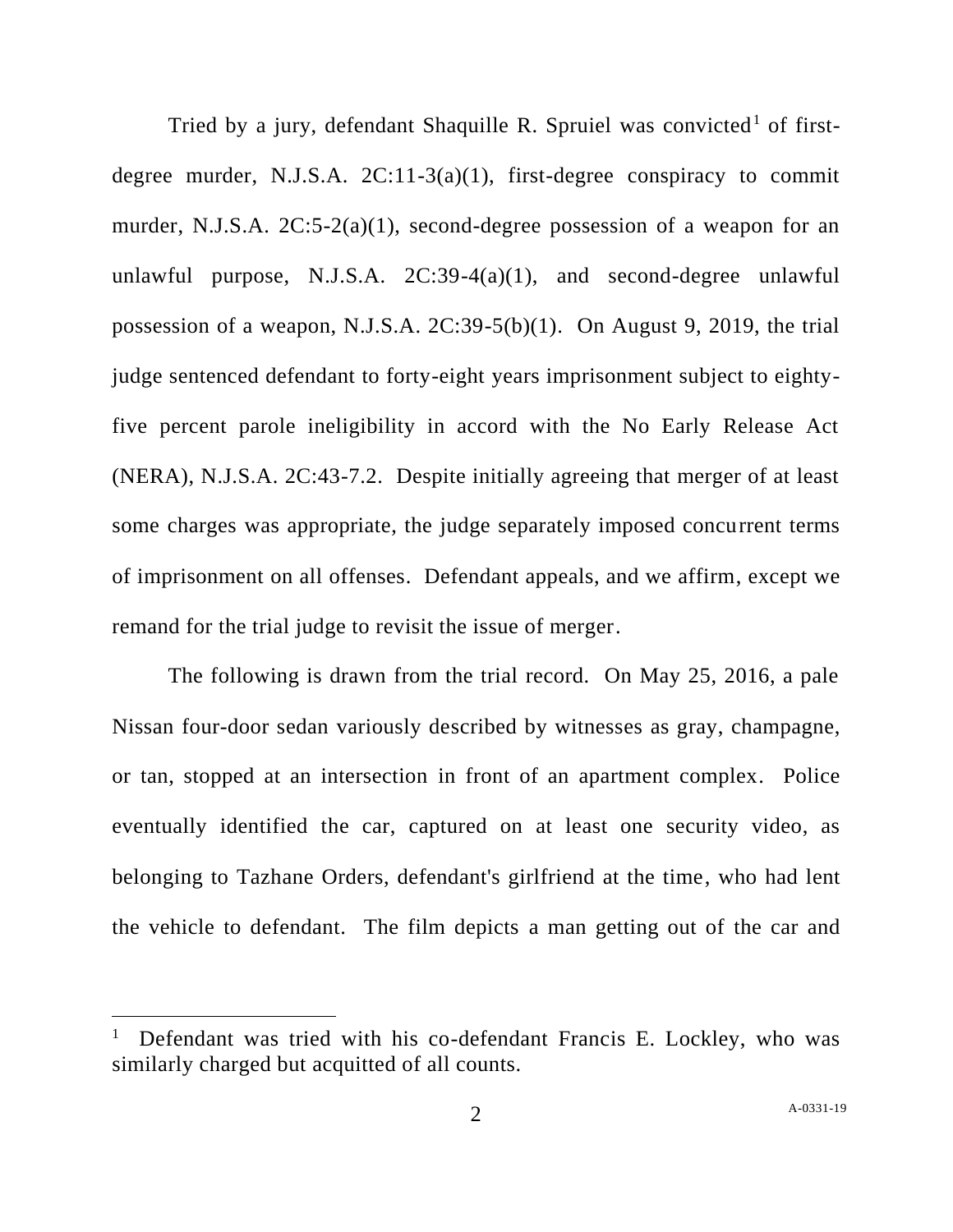shooting towards the left of the camera angle. A person standing in a group in front of the apartments was killed.

After the car was identified, and defendant's girlfriend interviewed, officers began to suspect defendant and Diniek Ahmir Forbes were involved. When the authorities interviewed Forbes in June 2016 and August 2017, he implicated himself and defendant. Pursuant to a negotiated plea, Forbes testified at trial. He was extensively cross-examined with regard to the two prior statements.

On the stand, Forbes described driving defendant in Orders's car on the morning of the murder and picking up Lockley on the way. When they arrived at the intersection, defendant got out and began to shoot towards a crowd. Lockley also shot through the back window, using a black semi-automatic weapon.

Forbes drove away once defendant got back in the car. He and defendant dropped off Lockley; Forbes asked his girlfriend Aminah Page to meet him. Once she arrived, he told her to drive the Nissan back to Orders using side streets. The following day, as Forbes and defendant were walking down a street, a car drove past them, made a U-turn, and someone fired at them from inside the vehicle.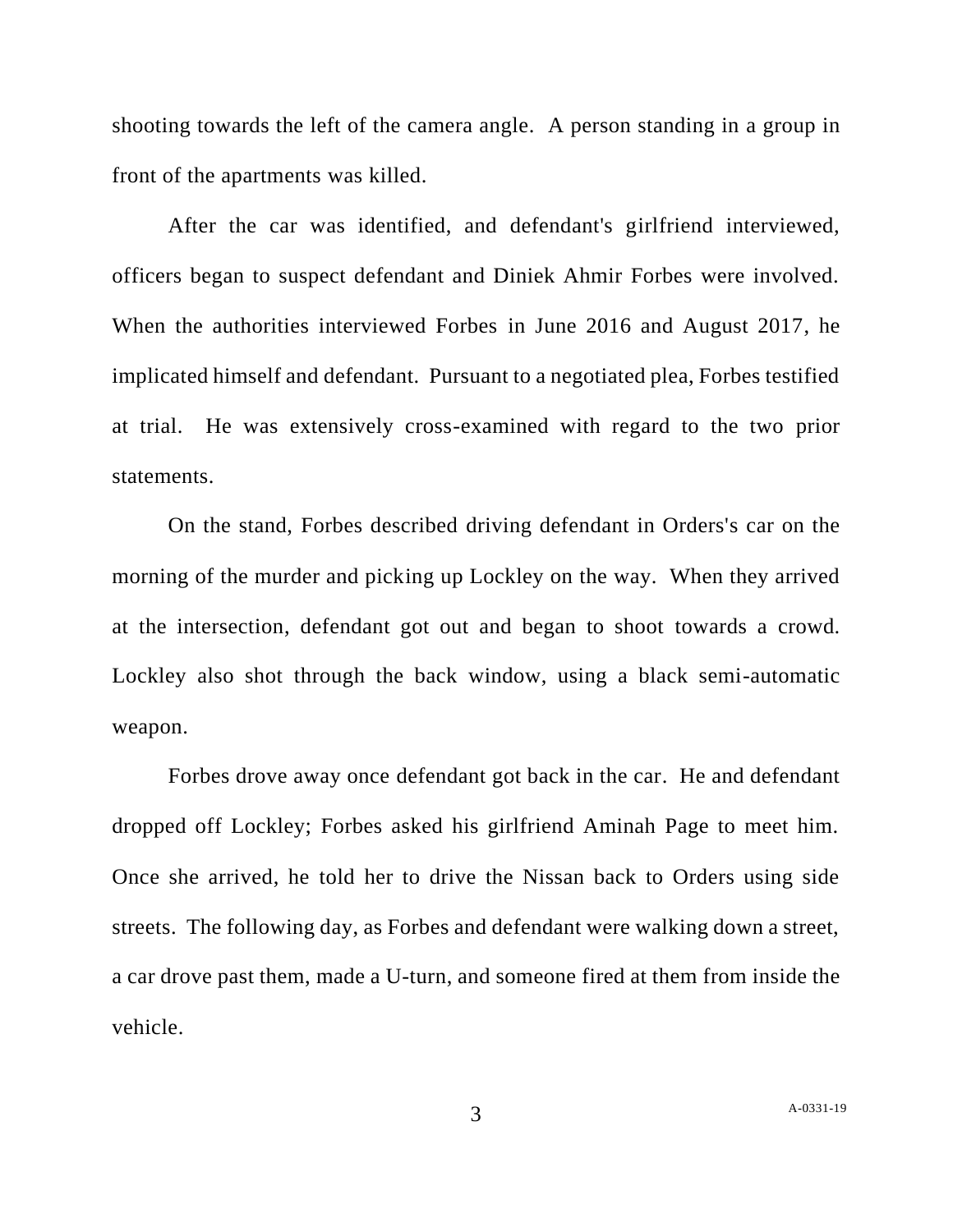Not long after the incident, defendant told Forbes and Orders that he was leaving town. He explained to his girlfriend that he had to go because he was suspected of shooting someone, and someone had shot at him. Weeks later, defendant was arrested as he was disembarking from a bus at a Greyhound terminal in Georgia. When approached by uniformed police, defendant dropped his belongings and ran.

Shortly after the murder, Lockley was found to be in possession of a CZ model semi-automatic firearm chambered in .40 Smith & Wesson caliber. The State's ballistics expert tied the gun to spent shell casings from the scene.

On the stand, Forbes repeated that defendant "was feeling upset and grief" about a friend who had been shot by someone suspected to live in the apartment complex where defendant shot into the crowd. During the weeks following that first murder, Forbes said he saw defendant carrying a chrome revolver with a brown handle.

During deliberations, the jury asked if they could be given the transcript of Forbes's recorded statements. 2 The judge responded that they could not be given copies because the statements were not moved into evidence. Defendant's counsel initially suggested that the court give a different response to the jury's

 $2$  The statements were not included in the appendix.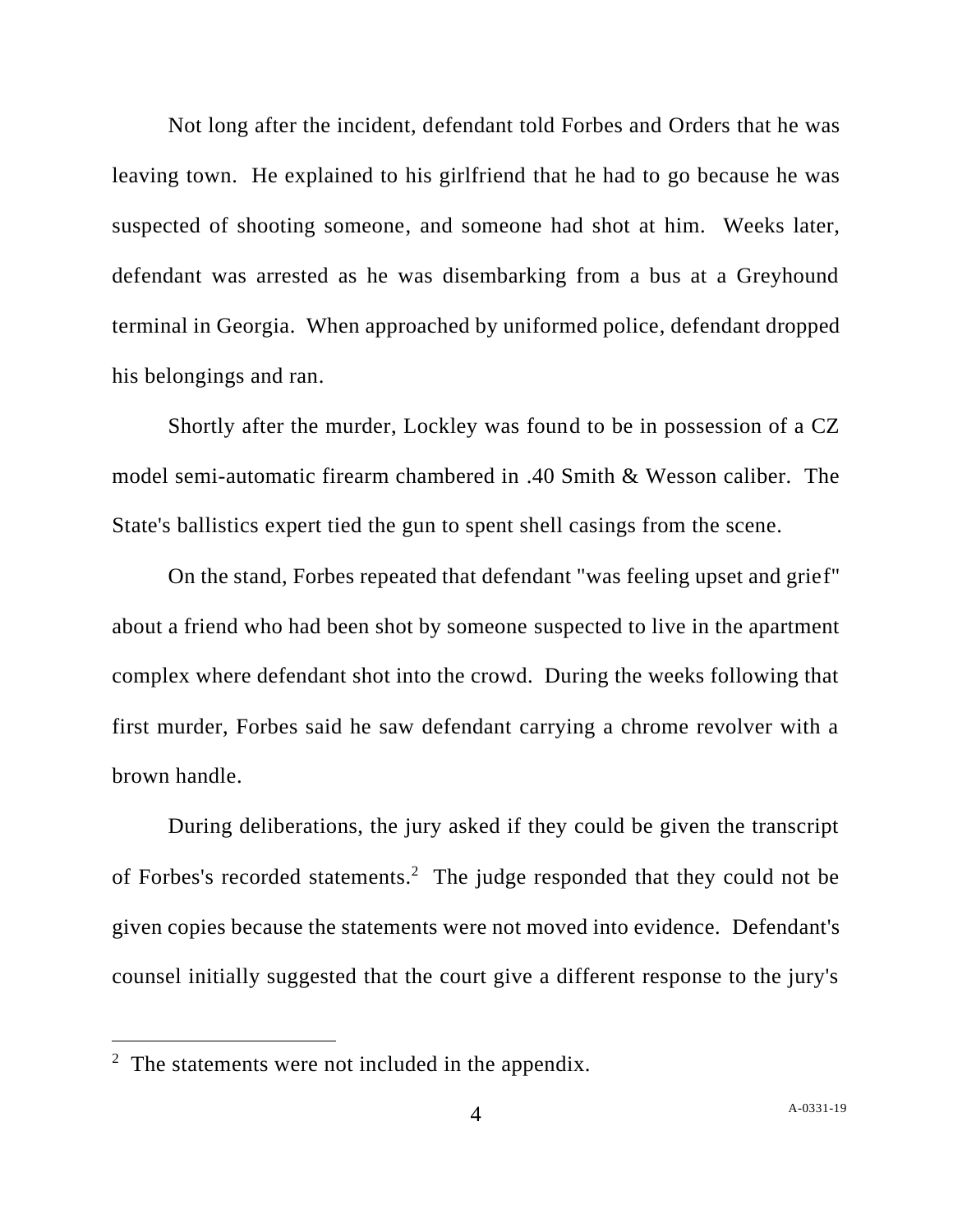inquiry, but eventually said that the court's proposed response—"[t]he entirety of the statements are not in evidence and, thus, cannot be provided to [the jury]."—was "perfect" and "absolutely" "address[ed his] concern." The court gave the model jury charge regarding prior contradictory statements of witnesses. Model Jury Charges (Criminal), "Prior Contradictory Statements of Witnesses (Not Defendant)" (approved May 23, 1994).

Javon Alleyne, an acquaintance of defendant, also testified during the trial that defendant was close to a man whose death appears to have been the triggering event, and suspected the murderer came from the community in which defendant shot the victim. Alleyne said that defendant was very close to that first victim. On the stand, Alleyne completely repudiated his statement to police, and the recording was played to the jury after the judge conducted a State v. Gross hearing. See 121 N.J. 1 (1990). In it, Alleyne said he heard defendant state "he wanted to kill somebody and how they took his brother and this and that." Alleyne also said defendant specifically said he wanted to kill someone from the neighborhood in which the shooting here occurred.

Defendant did not object to the judge's instructions regarding accomplice liability. They tracked the model jury charge. Model Jury Charges (Criminal), "Liability for Another's Conduct (N.J.S.A. 2C:2-6)" (rev. June 7, 2021).

5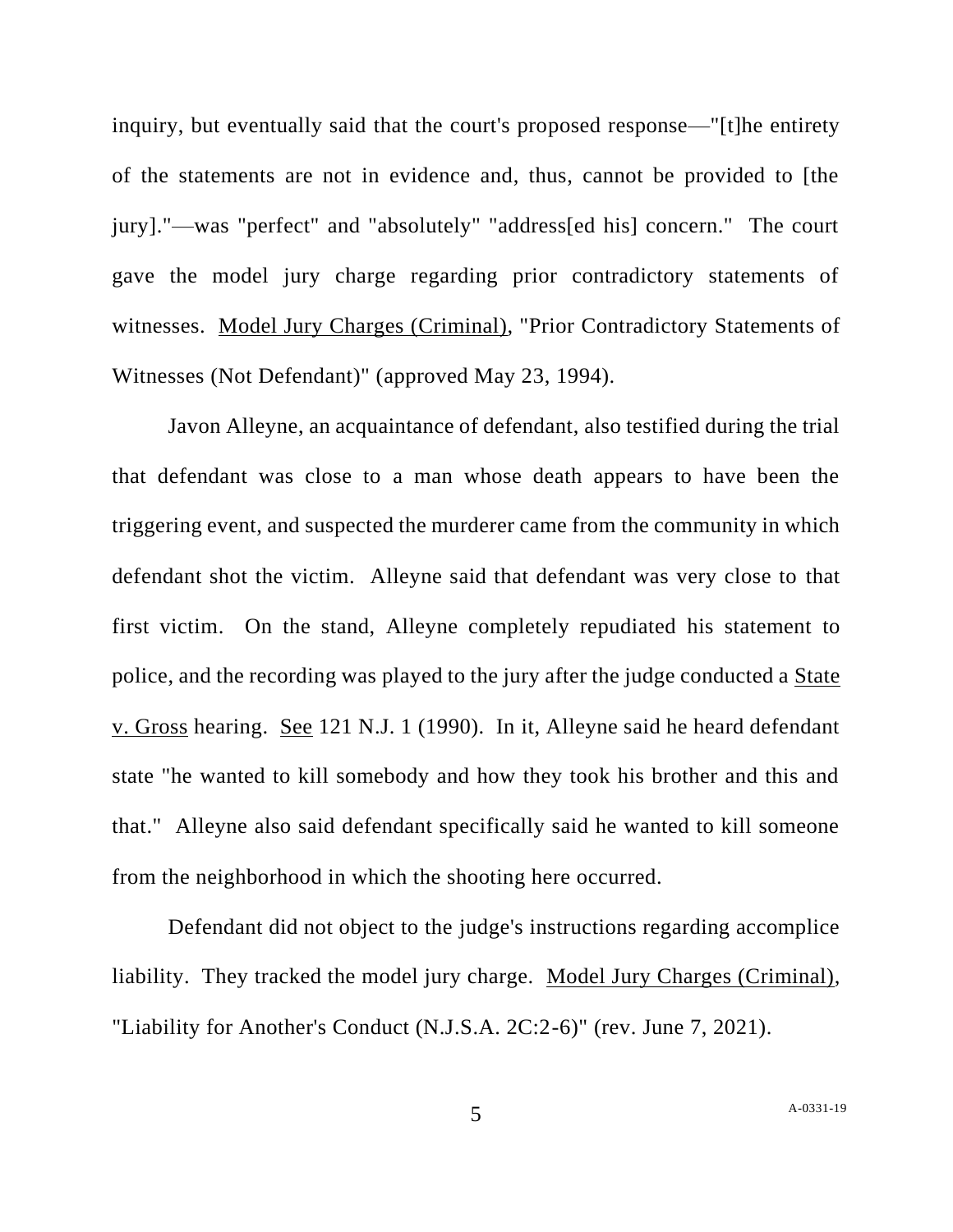At sentencing, the judge found aggravating factors three, six, and nine in light of defendant's extensive juvenile history and three prior adult convictions. N.J.S.A. 2C:44-1(a)(3), (6), (9). He found no mitigating factors. The judge opined defendant's record did not include more adult indictable convictions only because at age twenty-three, defendant had already served a term of imprisonment. In calculating the NERA portion of the sentence, the judge said defendant would serve approximately thirty-nine years from the time he was arrested to the date of release.

Now on appeal, defendant contends as follows:

# POINT I

WHEN THE JURY ASKED TO SEE COPIES OF THE TWO STATEMENTS THAT THE STATE'S PRINCIPAL WITNESS GAVE TO POLICE, AND WHICH CONTRADICTED THAT WITNESS'[S] TRIAL TESTIMONY, THE JUDGE'S RESPONSE -- TO SIMPLY TELL THE JURY THAT THOSE STATEMENTS WERE NOT IN EVIDENCE AND COULD NOT BE PROVIDED -- WAS HOPELESSLY INADEQUATE, AS BOTH DEFENSE COUNSEL POINTED OUT TO THE JUDGE OVER AND OVER AGAIN, BECAUSE IT FAILED TO MAKE CLEAR THAT THE INCONSISTENT ASPECTS OF THOSE STATEMENTS WERE NEVERTHELESS ADMISSIBLE BOTH SUBSTANTIVELY AND FOR IMPEACHMENT/CREDIBILITY PURPOSES EVEN THOUGH THE PHYSICAL COPIES OF THE STATEMENTS WERE NOT "IN" EVIDENCE.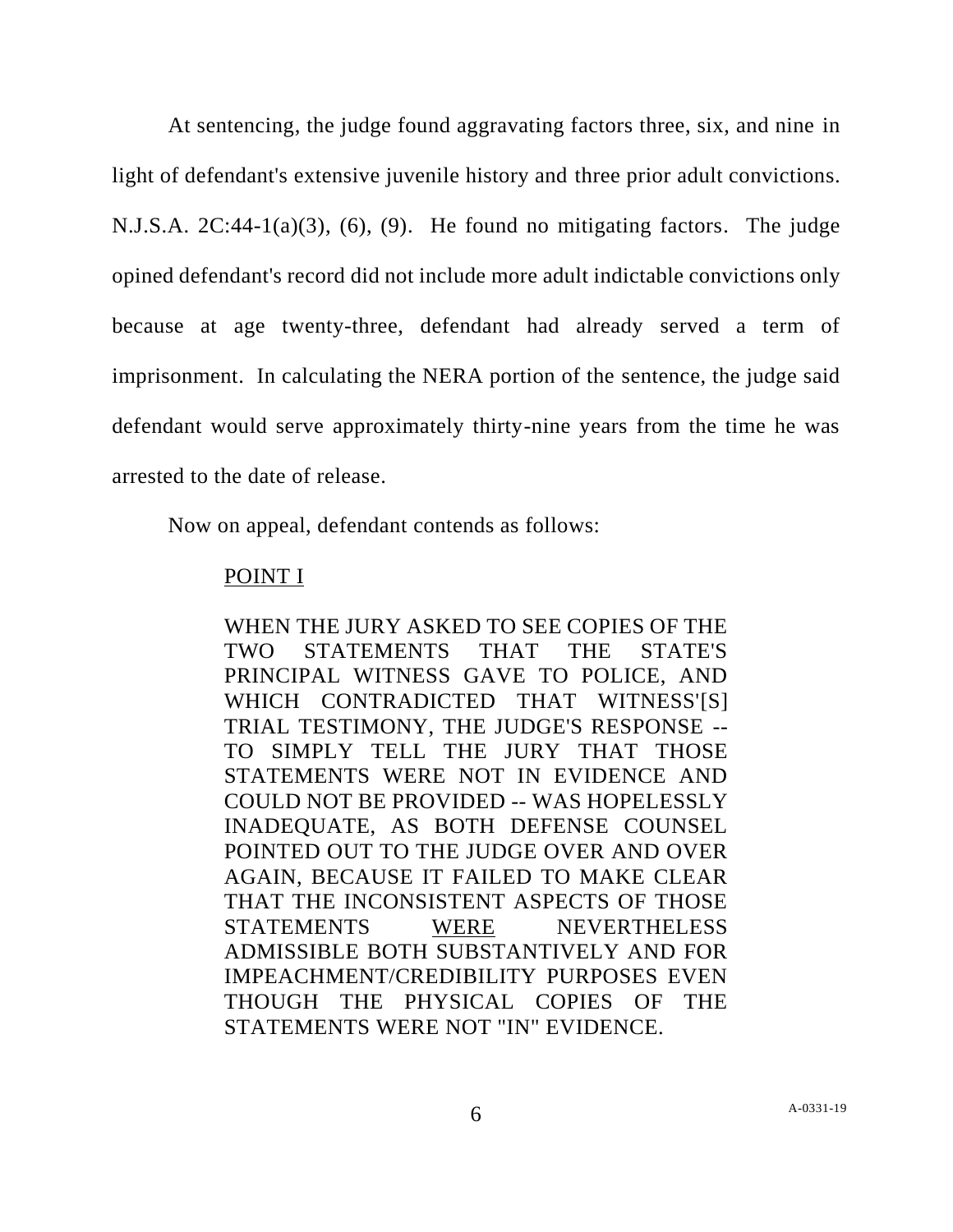# POINT II

THE ACCOMPLICE-LIABILITY INSTRUCTION FAILED TO EXPLAIN HOW, UNDER STATE V. BRIDGES, [3] DEFENDANT COULD BE AN ACCOMPLICE TO A LESSER-INCLUDED HOMICIDE OFFENSE THAT REQUIRES ONLY A RECKLESS STATE OF MIND, NOT A PURPOSEFUL ONE -- INSTEAD TELLING THE JURY THE NON SEQUITUR THAT THE ACCOMPLICE MUST PURPOSEFULLY INTEND A RECKLESS DEATH -- THEREBY DEPRIVING THE JURY OF ANY REALISTIC OPPORTUNITY TO RETURN A VERDICT FOR A LESSER-INCLUDED HOMICIDE OFFENSE LIKE AGGRAVATED MANSLAUGHTER OR RECKLESS MANSLAUGHTER.

# POINT III

THE SENTENCE IMPOSED IS MANIFESTLY EXCESSIVE AND CERTAIN MERGERS SHOULD BE ORDERED.

# I.

We address defendant's claims of error regarding the judge's instructions and his response to the jury's request for copies of Forbes's statement. "An essential ingredient of a fair trial is that a jury receive adequate and understandable instructions." State v. McKinney, 223 N.J. 475, 495 (2015)

 $3\,$  254 N.J. Super. 541 (App. Div. 1992), aff'd in part, rev'd in part, 133 N.J. 447 (1993).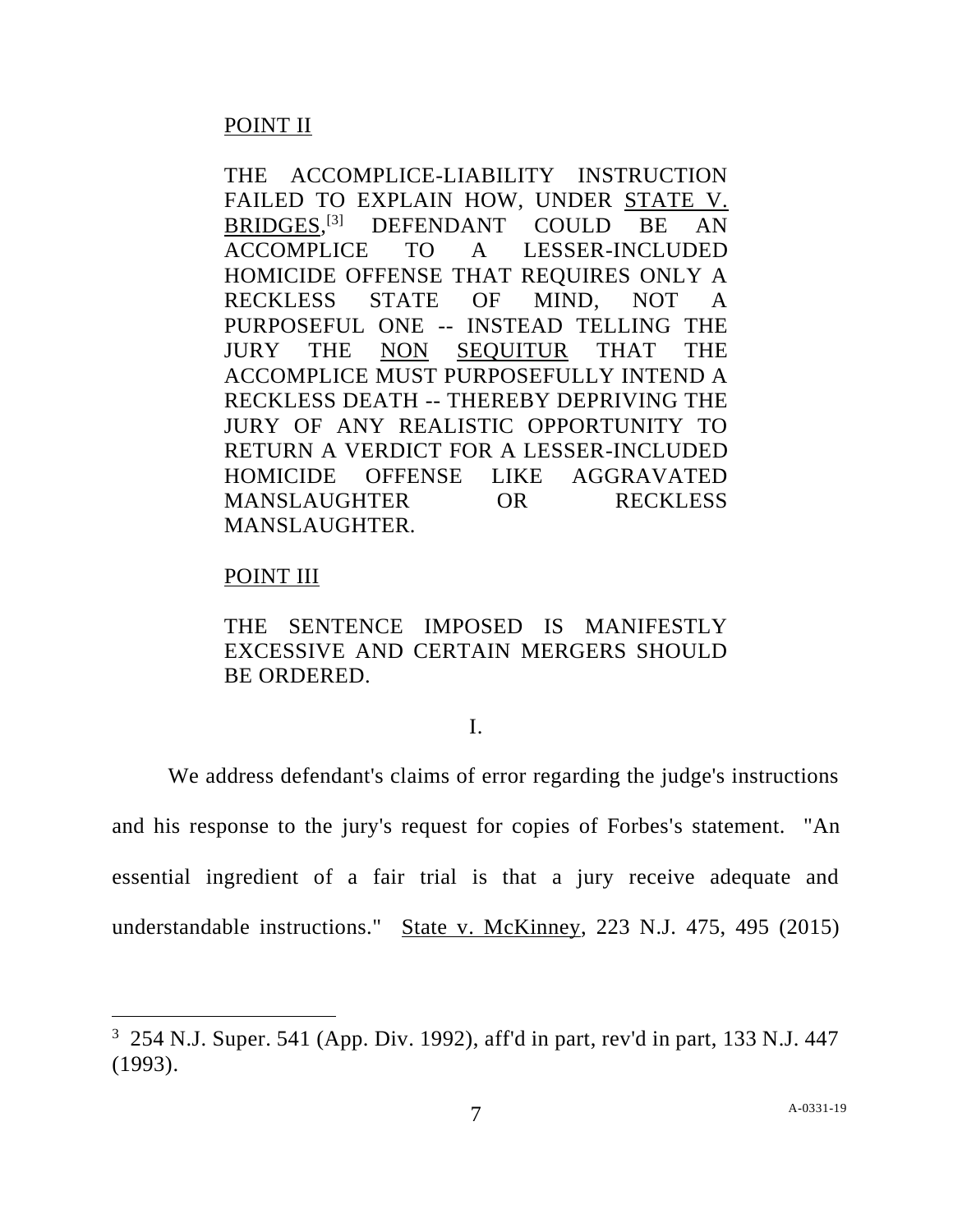(quoting State v. Afanador, 151 N.J. 41, 54 (1997)). "Appropriate and proper jury instructions are essential to a fair trial." Ibid. (quoting State v. Green, 86 N.J. 281, 287 (1981)). "Jury instructions have been described as 'a road map to guide the jury[;] without an appropriate charge, a jury can take a wrong turn in its deliberations." Ibid. (alteration in original) (quoting State v. Martin, 119 N.J. 2, 15 (1990)). "[O]ur care in reviewing jury instructions is deep-seated and meticulous: 'This judicial obligation, to assure the jury's impartial deliberations upon the guilt of a criminal defendant based solely upon the evidence in accordance with proper and adequate instructions, is at the core of the guarantee of a fair trial.'" State v. Lykes, 192 N.J. 519, 537 (2007) (quoting State v. Grunow, 102 N.J. 133, 149 (1986)).

In accordance with these principles, "[i]t is firmly established that '[w]hen a jury requests a clarification,' the trial court 'is obligated to clear the confusion.'" State v. Savage, 172 N.J. 374, 394 (2002) (second alteration in original) (quoting State v. Conway, 193 N.J. Super. 133, 157 (App. Div. 1984)). "Further, if the jury's question is ambiguous, the trial court must clarify the jury's inquiry by ascertaining the meaning of its request." Ibid.; State v. Whittaker, 326 N.J. Super 252, 262-63 (App. Div. 1999), "so that the actual concern of the jury may be appropriately addressed." Pressler & Verniero, Current N.J. Court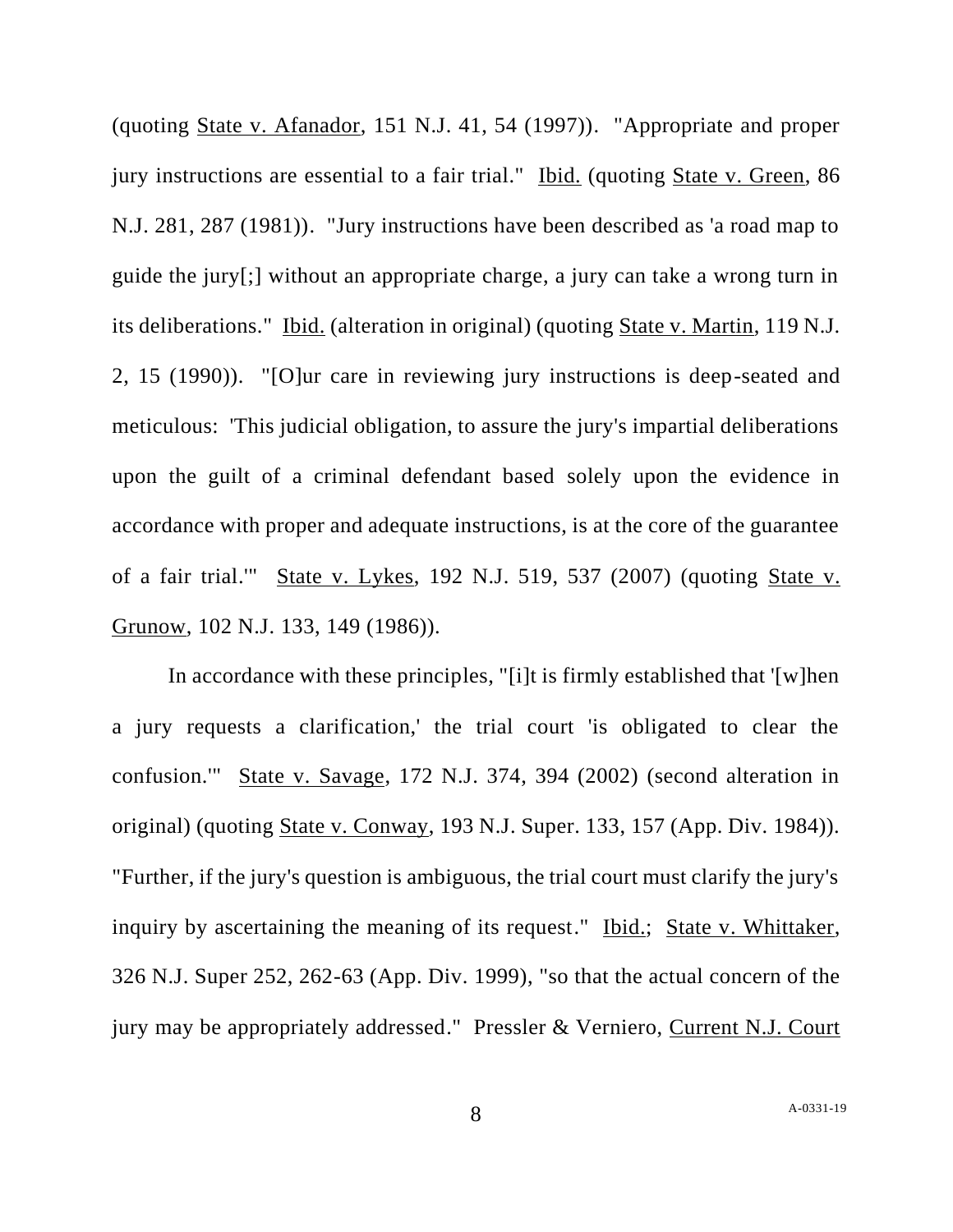Rules, cmt. 7 on R. 1:8-7 (2022). Courts must answer jury questions "clearly and accurately and in a manner designed to clear [the jury's] confusion, which ordinarily requires explanation beyond rereading the original charge. [A] court's failure to do so may require reversal." Ibid.

Where, as here, a defendant claims a trial court's jury instruction was in error, but the defendant failed to "object[] at the time [the] jury instruction [was] given, 'there is a presumption that the charge was not error and was unlikely to prejudice the defendant's case.'" Willner v. Vertical Reality, Inc., 235 N.J. 65, 79 (2018) (quoting State v. Montalvo, 229 N.J. 300, 320 (2017)). "Therefore, 'the failure to object to a jury instruction requires review under the plain error standard.'" Ibid. (quoting State v. Wakefield, 190 N.J. 397, 473 (2007)). "Under that standard, '[a]ny error or omission shall be disregarded by [an] appellate court unless it is of such a nature as to have been clearly capable of producing an unjust result." Ibid. (first alteration in original) (quoting  $R$ , 2:10-2).

In reviewing an alleged error in a jury charge or a court's response to a jury question, "[c]ourt[s] must not look at portions of the charge alleged to be erroneous in isolation; rather, 'the charge should be examined as a whole to determine its overall effect,' and 'whether the challenged language was misleading or ambiguous.'" McKinney, 223 N.J. at 494 (first quoting State v.

9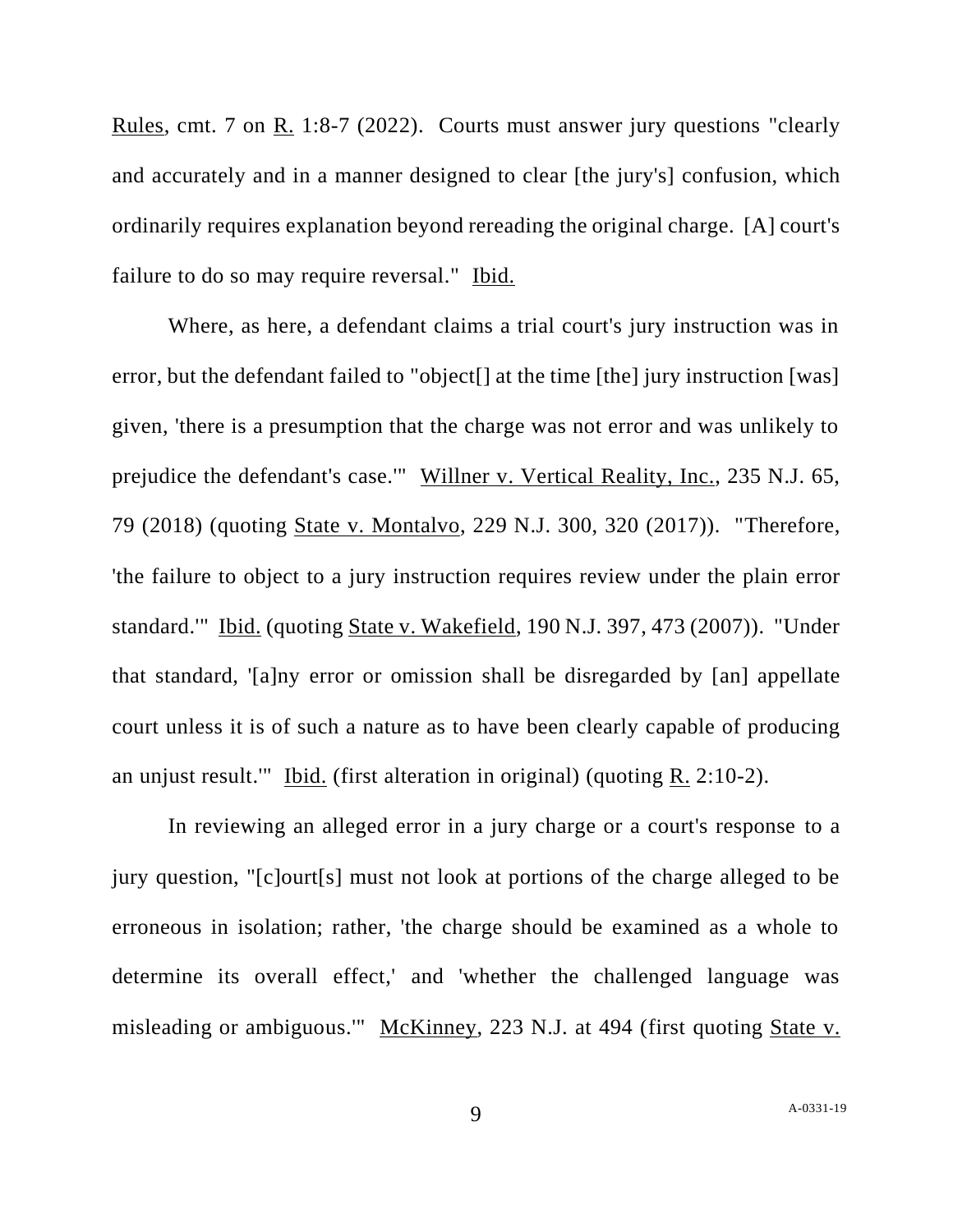Jordan, 147 N.J. 409, 422 (1997) (second quoting State v. Nelson, 173 N.J. 417, 447 (2002))). "[I]n reviewing any claim of error relating to a jury charge, the 'charge must be read as a whole in determining whether there was any error.'" State v. Gonzalez, 444 N.J. Super. 62, 70-71 (App. Div. 2016) (quoting State v. Torres, 183 N.J. 554, 564 (2005)). Further, "the effect of any error must be considered 'in light of the overall strength of the State's case.'" Id. at 71 (quoting State v. Walker, 203 N.J. 73, 90 (2010)).

Under the doctrine of invited error,

a defendant cannot beseech and request the trial court to take a certain course of action, and upon adoption by the court, take his [or her] chance on the outcome of the trial, and if unfavorable, then condemn the very procedure he [or she] sought and urged, claiming it to be error and prejudicial. Thus, when a defendant asks the court to take his [or her] proffered approach and the court does so, . . . . relief will not be forthcoming on a claim of error by that defendant.

[Lykes, 192 N.J. at 539 n.7.]

See also State v. Kemp, 195 N.J. 136, 155-56 (2008) (finding the doctrine of invited error barred the defendant from contesting on appeal testimony he agreed to at trial); Spedick v. Murphy, 266 N.J. Super. 573, 593 (App. Div. 1993) ("A party who consents to, acquiesces in, or encourages an error cannot use that error as the basis for an objection on appeal.").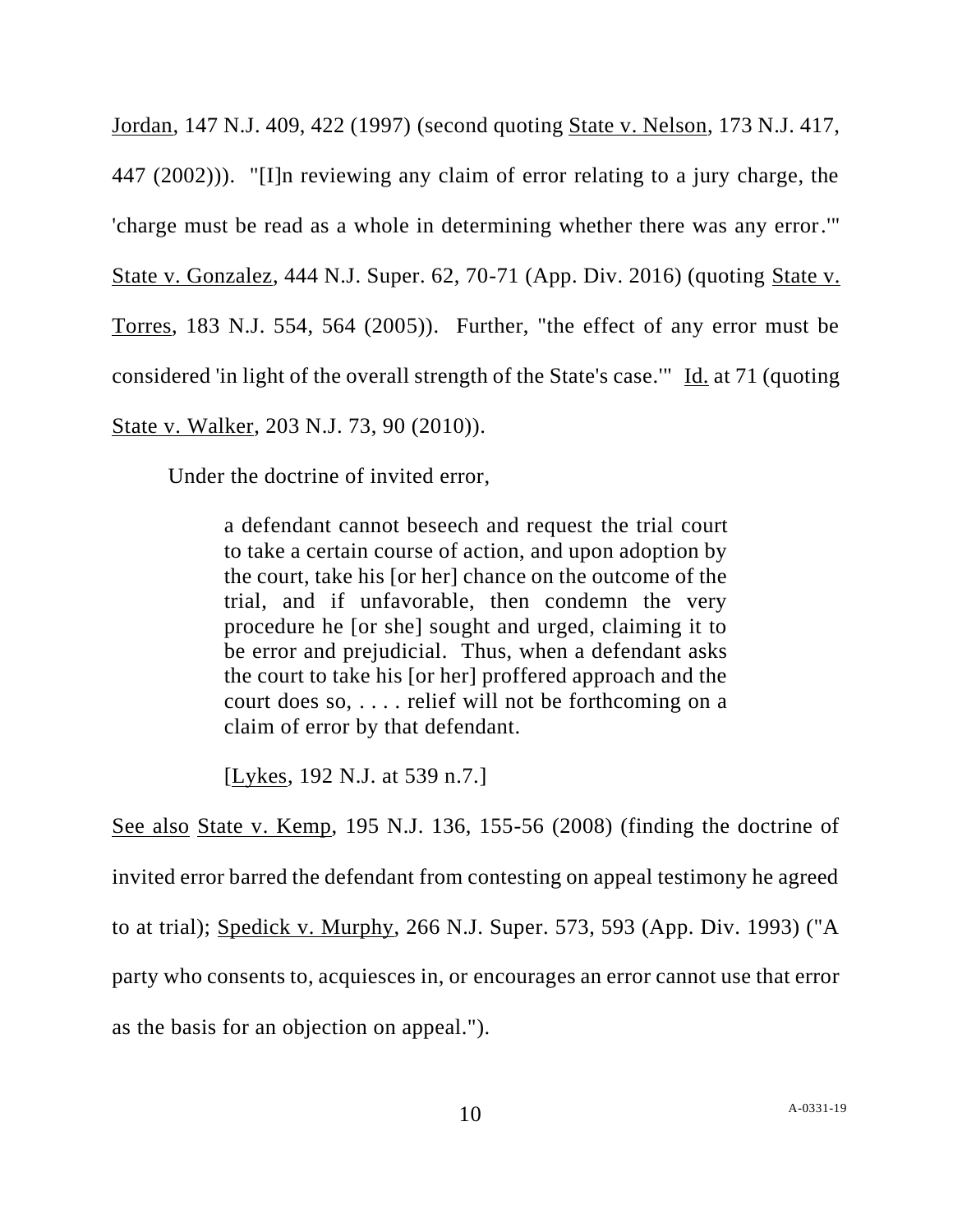As we have said, defendant's attorney commented to the court that the judge's proposed response to the jurors' request during deliberations was "perfect," and completely "address[ed his] concern." Thus, the doctrine of invited error bars defendant from raising this objection as a basis for reversal on appeal.

Even if invited error did not dispose of the claim, the judge gave the model jury charge concerning prior inconsistent witness statements, explaining to the jury that it could consider those statements both as affecting a witness's credibility and as proof of the truth of what was contained therein. Therefore, having heard Forbes's questioning, the jury had the tools necessary to assess the witnesses' testimony.

Furthermore, the discrepancies in Forbes's statements appear to have been inconsequential. Forbes's two prior statements and his testimony at trial were clear and unequivocal on one key point—that defendant asked him to drive to the location of the murder, left the car while armed, and began shooting towards a group of people. Hence the court's response was not plain error clearly capable of producing an unjust result. See Wilner, 235 N.J. at 79. It was not error at all.

Defendant next argues that the court erred in its accomplice liability charge because of a purported inherent conflict between the portion of the charge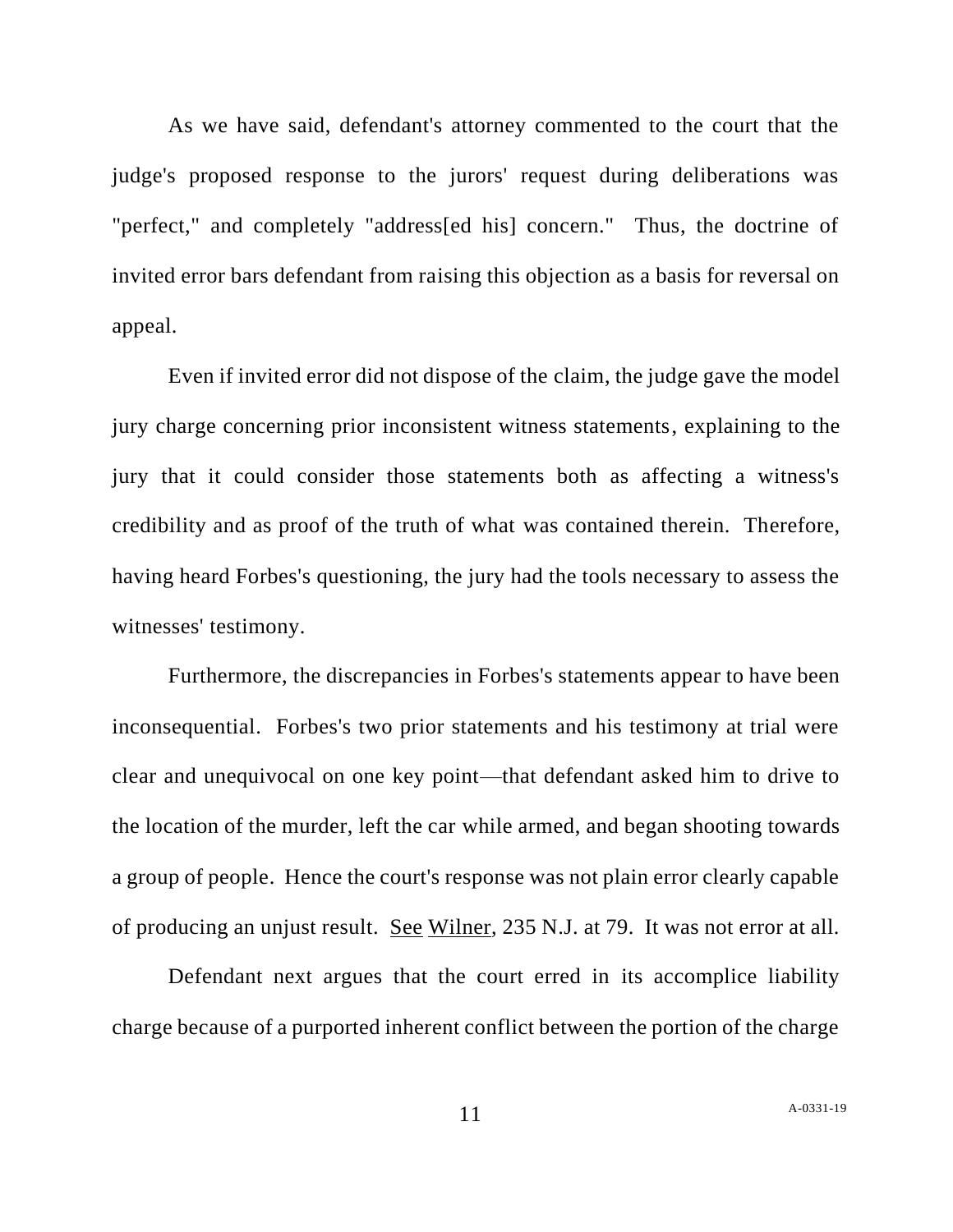that addresses a defendant's mental state, which for the crime of murder is intentional, and the nature of a reckless act. That the jury found defendant guilty of murder disposes of that claim. On the verdict sheet, the jury was first asked whether they found defendant guilty of murder. They were instructed to consider reckless and aggravated manslaughter only if they answered that first question in the negative. By finding defendant guilty of murder, they never reached alternative theories. The same is true of the conspiracy to commit murder; that also requires an intentional state of mind.

Defendant argues, with regard to conspiracy, that the charge was "nonsensical" because it instructed the jury that in order to find defendant guilty of one of the lesser conspiracies, the jury must conclude defendant intended to commit an unintentional crime, namely, one which requires a reckless state of mind. But accomplice liability can be imposed where the principal committed a reckless offense, and an accomplice purposely promoted or facilitated that offense in conscious disregard of the risk posed by the principal's conduct. See Bridges, 254 N.J. Super. at 566.

Construed as a whole, there can be no doubt the judge's charge adequately conveyed the law and was not likely to confuse or mislead the jury. As the judge told the jury, if it found defendant guilty of murder or conspiracy to commit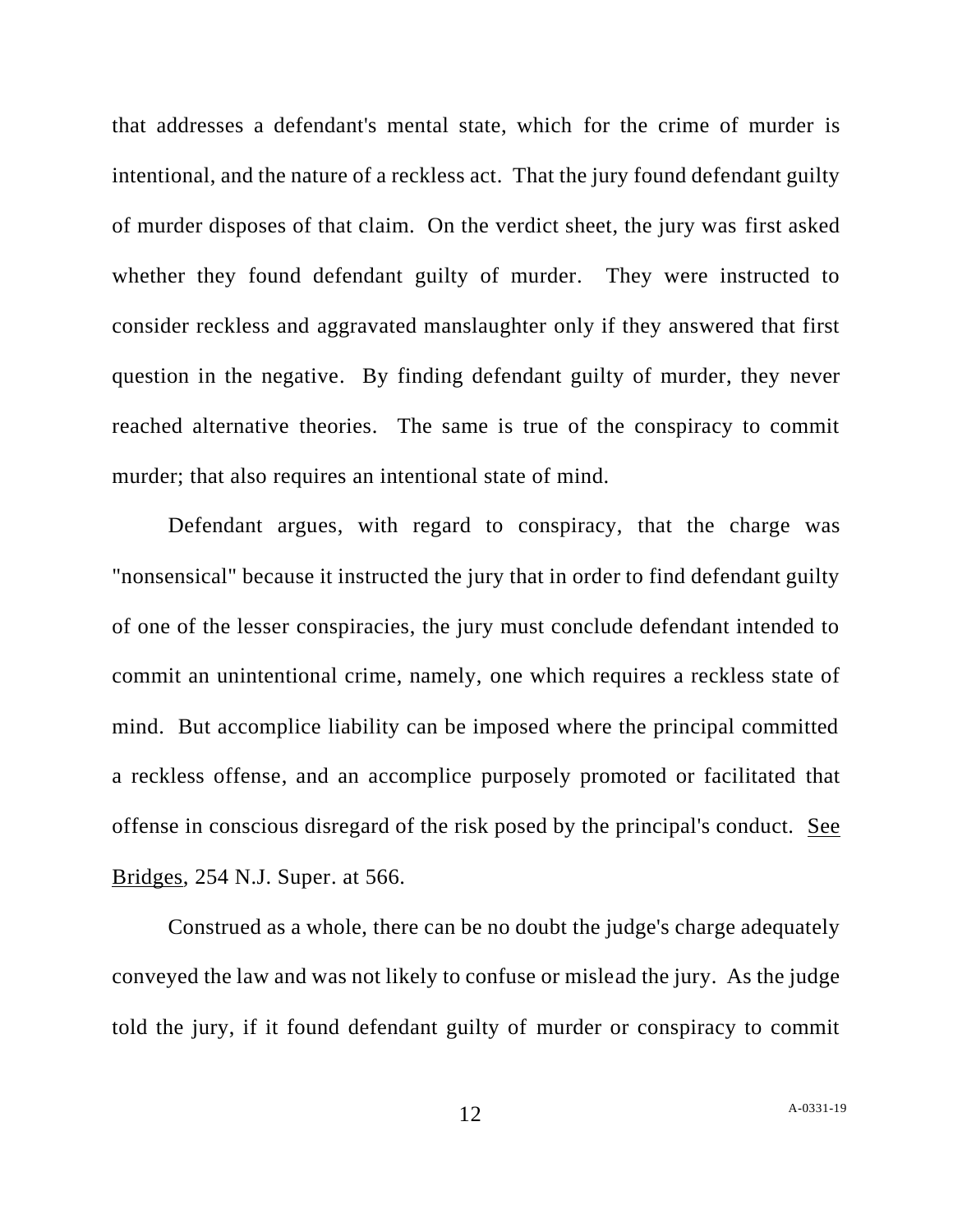murder, no lesser charge needed to be considered. The judge explained in his instruction that two or more persons may participate in the commission of an offense, each participating with a different state of mind. The instruction adequately conveyed the law of accomplice liability and was unlikely to confuse or mislead the jury. See Mogull v. CB Com. Real Estate Grp., 162 N.J. 449, 464 (2000).

Defendant's argument on the issue is in essence a purely "semantical" one. Bridges, 254 N.J. Super. at 564. Once the jury found defendant guilty of the substantive offense of murder, any purported error with regard to lesser-included offenses was rendered moot. Juries do not reach lesser-included offenses until they have acquitted of the greater offense. State v. Cooper, 151 N.J. 326, 366 (1997). The jury instructions were adequate, understandable, and a fair road map for deliberations. The judge tracked the model jury charges, and no error occurred that was clearly capable of producing an unjust result.

#### II.

Defendant challenges the court's sentence of an aggregate forty-eight-year term of imprisonment on the basis that it was excessive, failed to take into account real world consequences, and did not include necessary mergers. We agree the question of merger should be addressed on the record, as ordinarily,